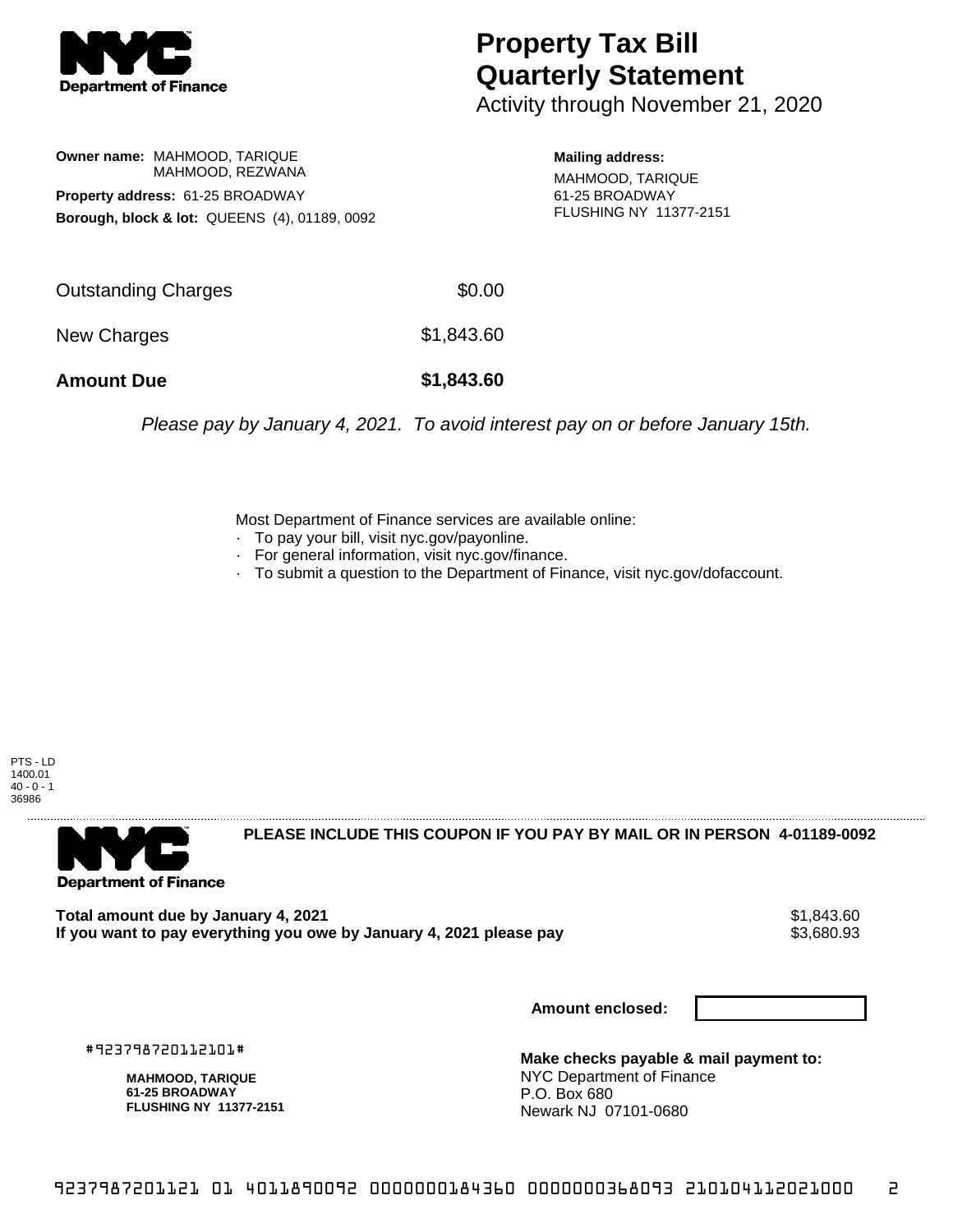

| <b>Activity Date Due Date</b>                                              | Amount                                                                                                                                |
|----------------------------------------------------------------------------|---------------------------------------------------------------------------------------------------------------------------------------|
|                                                                            | \$0.00                                                                                                                                |
| 01/01/2021                                                                 | \$1,865.96                                                                                                                            |
|                                                                            | $$-22.36$                                                                                                                             |
|                                                                            | \$1,843.60                                                                                                                            |
| <b>Activity Date</b><br><b>Due Date</b>                                    | <b>Amount</b>                                                                                                                         |
| 04/01/2021                                                                 | \$1,865.96                                                                                                                            |
|                                                                            | $$-22.36$                                                                                                                             |
|                                                                            | \$1,843.60                                                                                                                            |
| If you want to pay everything you owe by January 4, 2021 please pay        | \$3,680.93                                                                                                                            |
| If you pay everything you owe by January 4, 2021, you would save:          | \$6.27                                                                                                                                |
| How We Calculated Your Property Tax For July 1, 2020 Through June 30, 2021 |                                                                                                                                       |
| Overall                                                                    |                                                                                                                                       |
| <b>Tax Rate</b>                                                            |                                                                                                                                       |
| 21.1670%                                                                   |                                                                                                                                       |
| 21.0450%                                                                   |                                                                                                                                       |
|                                                                            |                                                                                                                                       |
|                                                                            | <b>Taxes</b>                                                                                                                          |
| \$36,660                                                                   |                                                                                                                                       |
|                                                                            |                                                                                                                                       |
| \$7,715.12                                                                 | \$7,715.12                                                                                                                            |
| $$-1,410.00$                                                               | $$-296.00**$                                                                                                                          |
|                                                                            | \$7,419.12                                                                                                                            |
|                                                                            | \$7,463.84                                                                                                                            |
| <b>Change In Property Tax Bill Based On New Tax Rate</b>                   | $$-44.72$                                                                                                                             |
|                                                                            | \$36,660 x 21.0450%<br>** This is your NYS STAR tax savings. For more information, please visit us at nyc.gov/finance or contact 311. |

Please call 311 to speak to a representative to make a property tax payment by telephone.

## **Home banking payment instructions:**

- 1. **Log** into your bank or online bill pay website.
- 2. **Add** the new payee: NYC DOF Property Tax. Enter your account number, which is your boro, block and lot, as it appears here: 4-01189-0092 . You may also need to enter the address for the Department of Finance. The address is P.O. Box 680, Newark NJ 07101-0680.
- 3. **Schedule** your online payment using your checking or savings account.

## **Did Your Mailing Address Change?**

If so, please visit us at **nyc.gov/changemailingaddress** or call **311.**

When you provide a check as payment, you authorize us either to use information from your check to make a one-time electronic fund transfer from your account or to process the payment as a check transaction.